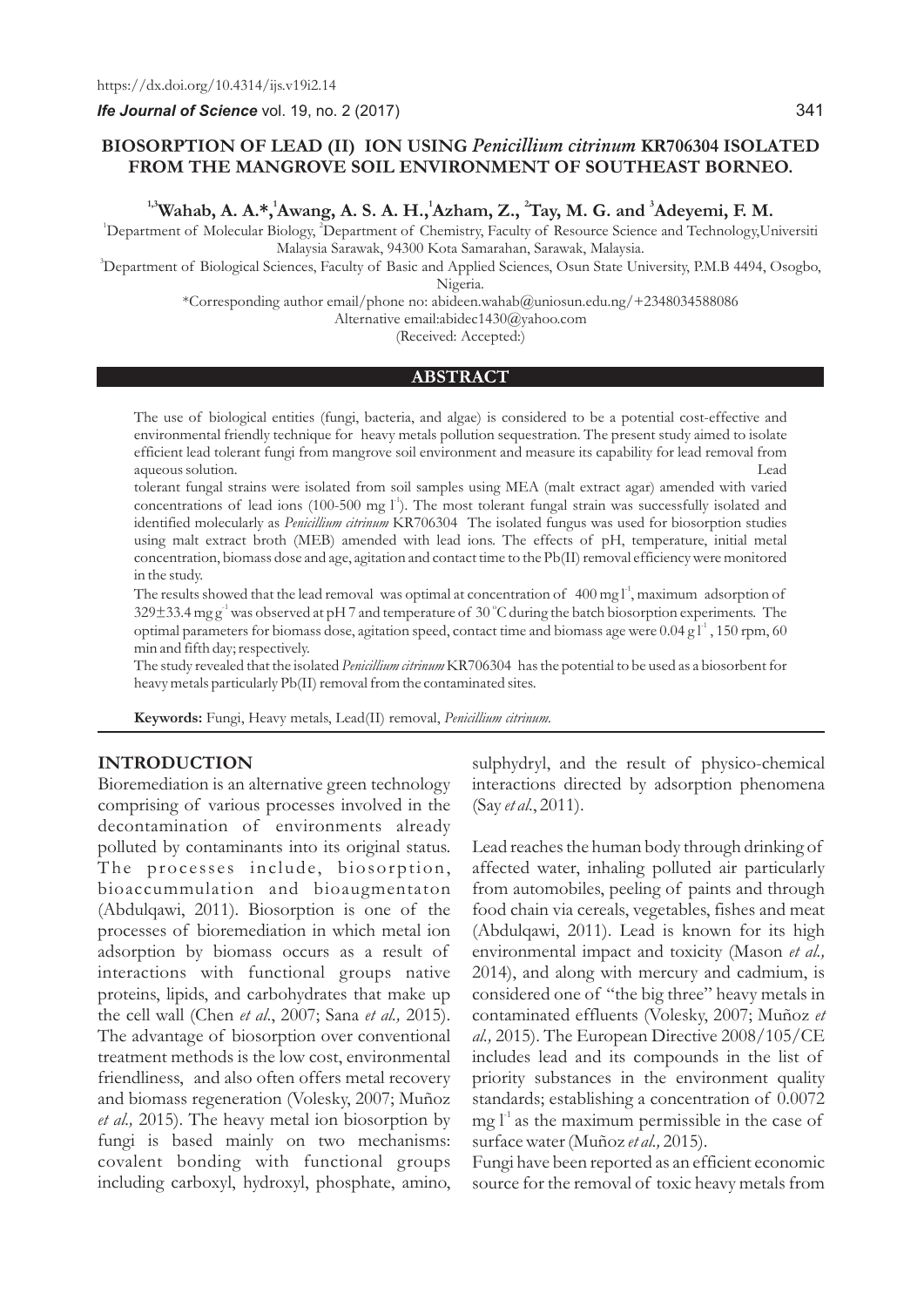aqueous solution, because the fungal cell wall has different functional groups which are involved in metal binding, and that the fungi can be easily isolated from environment for metal biosorption purposes (Wang and Chen 2006; Iskandar *et al.,* 2011). Among microbial biosorbents, fungal biomass are widely used in biosorption technology (Gupta *et al*., 2002; Zulkarnain *et al.,* 2015). Previous reports by Li *et al.* (2008) showed the potentiality of *Penicillium simplicissimum* for Pb(II) and Cu(II) while *Penicillium purpurogenum* exhibits selectivity for Pb(II) over metals such as Cd(II), Hg(II) and As(II) (Say *et al.,* 2003). In order to improve biosorption effectiveness, the identification of additional fungal strains with high metal sorption capacity is essential (Volesky, 2007; Kumar *et al.,* 2014; Muñoz *et al.,* 2015). Therefore, this study is aimed at isolating efficient lead tolerant fungi from mangrove soil environment and measure its capability for lead removal from aqueous solution.

# **MATERIALS AND METHODS Sampling and Isolation of Fungal Strain**

Soil samples were collected from mangrove soil environment at different locations in Asajaya region in the southeast Borneo, Sarawak, Malaysia and stored at -20 °C. Lead solutions were prepared using lead acetate  ${Pb(CH<sub>3</sub>COO)<sub>2</sub>$ .3H<sub>2</sub>O} (Merck, Germany). The pH of the working solution was adjusted to pH 5.0 using hydrochloric acid (3 M HCl). Fresh dilutions were used for each biosorption experiments. Lead tolerant fungal strains were isolated from the soil samples using fungal medium (malt extract agar) amended with lead ions  $(100-500 \text{ mg l}^3)$ .

Serial dilution techniques were performed to decrease the microbial load in the samples and a standard pour plate method was performed. The plates were then incubated at room temperature for 72 h. After incubation, different morphological colonies from each plate were isolated and characterized for further use in subsequent heavy metal removal studies. The concentration of lead ions added to the medium was determined and measured using atomic absorption spectrometer (AAS) (Thermo Scientific iCE 3500, Japan).

### **Preparation of Fungal Biomass as**

### **Biosorbent Material**

Malt extract broth was used for the cultivation of isolated fungal strain, *Penicillium citrinum* KR706304 in Erlenmeyer flasks of 500 ml volume with 250 ml effective volume. The pH of the growth medium was maintained at 5.5 using 1 M HCl and 1 M NaOH. The flasks were closed with cotton plugs and covered with aluminium foil for autoclaving. After autoclaving, the media was cooled to 30 °C, and three mycelia plugs of 7 mm in diameter was used as an inoculum and incubated in an orbital rotary shaker (Taitec, BR-43FL Japan) at 150 rpm and 30 °C. After 7 days of incubation, the biomass was harvested from the growth medium by centrifugation for 10 min at 10,000 rpm and filter paper (90 mm size) was used for filtration for biomass collection. The residual growth medium was removed from the collected biomass through washing with distilled water. Then, the biomass was drained, dried at 60 °C for 24 h, ground with a mortar and pestle before metal biosorption experiments, and stored at room temperature in a sealed bottle prior further use.

# **Evaluation of Metal Uptake Capacity**

In order to evaluate the metal adsorption capacity and the percentage efficiency of the fungal strain, a mass balance equation (Equation 1) was used according to Akar *et al*. (2009):

$$
q = V(Ci - Cf)/W
$$

Where,

 $q=$  the adsorbed metal  $(mg g<sup>-1</sup>)$ 

 $V=$  the volume of metal solution  $(l)$ 

 $C_i$  initial metal concentration (mg  $I^1$ )

 $C_f$  final/ residual concentration (mg  $I^{\prime}$ )

 $W=$  amount of biomass (mg  $l^1$ )

The percentage biosorption of metal ion was determined using the methods of Sari and Tuzen (2009):

Biosorption  $\binom{0}{0}$  =  $\left(\frac{Ci - Cf}{f}\right)/Ci \times 100$ 

# **Optimization of Biosorption Experiments**

In each 100 ml of Erlenmeyer flask, a volume of 0.04 g of the powdered biosorbent of *Penicillium*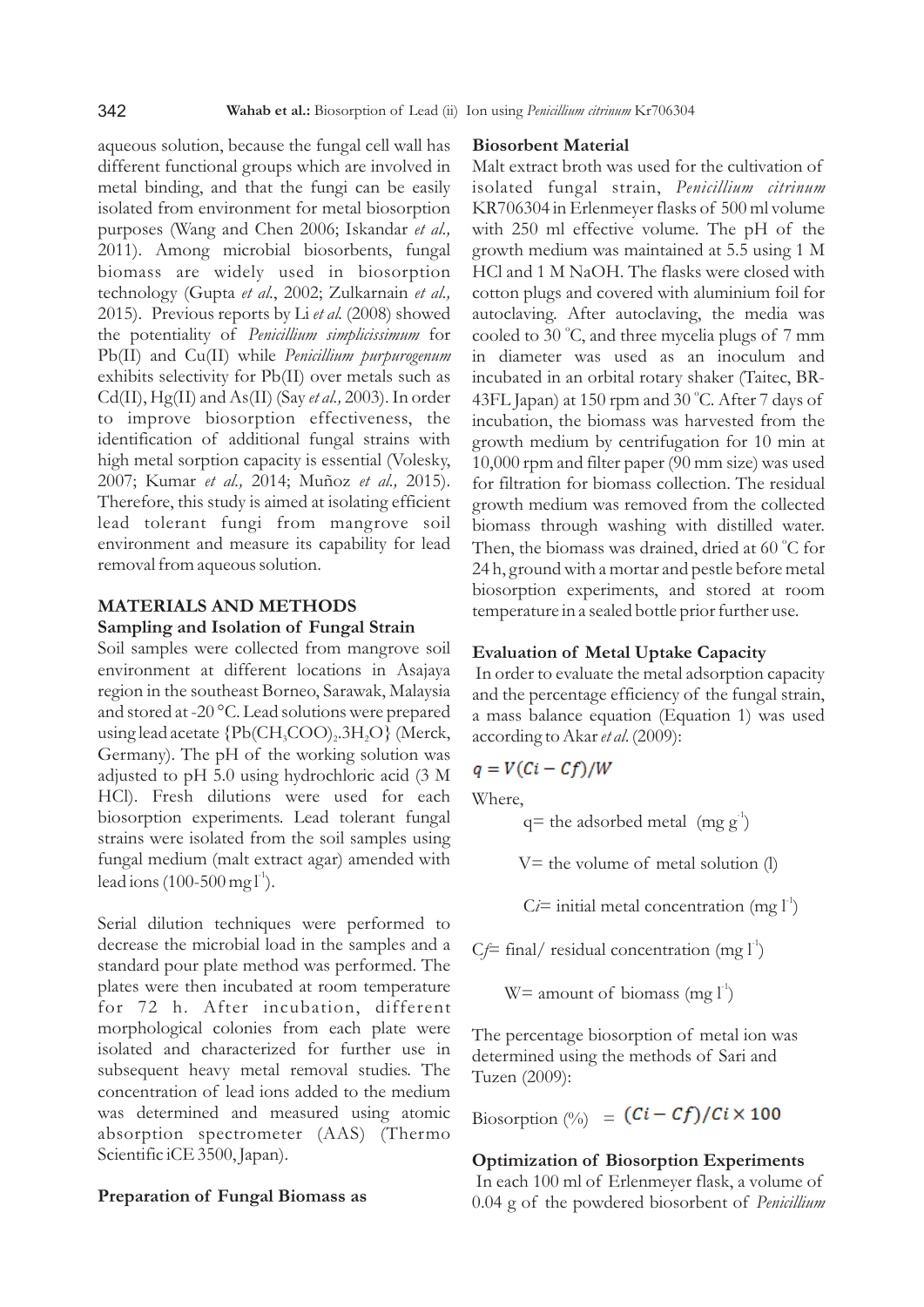*citrinum* KR706304 was incubated for 3 h in 20 ml of lead (II) solution (50 mg l<sup>-1</sup>) at 30 °C with shaking at 150 rpm. The biosorption experiment parameters were maintained throughout the experiments unless otherwise stated. After incubation, the fungal biomass was harvested and the residual lead was measured using Atomic Absorption Spectrometer (AAS). For each experiment a blank, containing the metal ions solution without any biosorbent and a control with distilled water (no metal ion added) and 0.04 g of biosorbent were set up. The effects of different physical parameters on lead removal, such as pH, temperature, initial metal concentration, agitation, biomass dose, and contact time were studied.

#### **Scanning Electron Microscopy (SEM)**

Loaded and unloaded biomass of the fungal isolate with lead ions were treated with 6% glutaraldehyde, incubated overnight at 4 °C and washed 2-3 times with phosphate buffer. Dehydration was done with varied percentages of acetone. The samples were dried on CPD (critical point drying). The samples were mounted on a lead holder with a double stick tape followed by coating with a thin layer of gold under vacuum by Sputter coater. Then samples were viewed using scanning electron microscope (JOEL JXA-840A SEM, Japan).

#### **Statistical Analysis**

The values presented in the study were means of three replicates and expressed as means ± standard deviation (SD). The Microsoft Office Excel (2010) was employed to calculate the standard deviation where needed. Results were analysed statistically amongst and between mean of data samples with variance analysis at 95% level of confidence.

### **RESULTS AND DISCUSSION**

# **Isolation and Identification of Lead Tolerant Fungal Strain.**

In isolation experiments, the number of fungal colonies in plates reduced with an increase in lead concentration. This was related to the toxic nature of lead as a heavy metal, and tolerant nature of the fungi. The isolated fungal strain showed a maximum lead tolerance of  $400$  mg  $l^1$ . Morphological characterization of the isolated lead tolerant fungal strain was then done using conventional light microscopy. This was done using Lacto phenol cotton blue mounting with the pure culture of the isolated strain (Figure 1). Molecular identification of the fungal isolate further confirmed that these isolates were *Penicillium* species. A phylogenetic tree was constructed based on sequencing of the ITS1 and ITS4 regions, and it can be seen that the branches of the tree were short, indicating little divergence of the ITS sequences between the isolates (Figure 2).



**Figure 1:** UMAS B2 grown on PDA after day 21, expected to be genus *Penicillium*. (a) Mass of conidia formed at the tip of a single long, flask-shaped phialide, septate hyphae (mag. 1000x). (b) Colony surface; colonies were slow growing with a dense greenish mycelial mat. Conidiation were noted on the greenish floccules, which later grew into white tufts. No pigmentation occurred. (c) Reverse colony surface; white with pale brownish mycelium, the brownish colour is the colour of the growth medium. UMAS B2 was the code for the isolate before molecular identification of the isolate.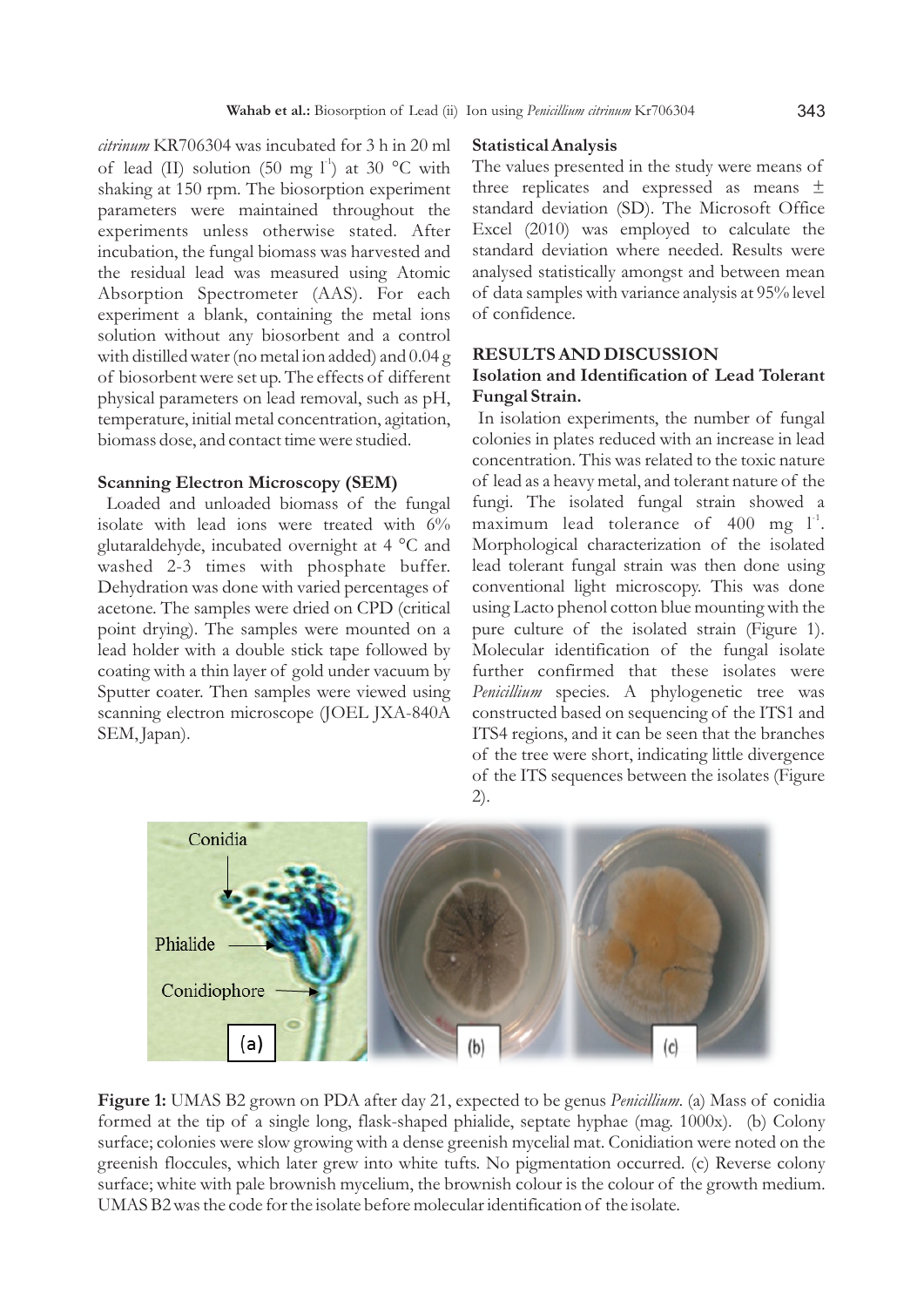



**Figure 2:** Neighbour-joining tree from ITS sequences showing the relationship between the isolated indigenous fungus UMAS B2 and other closely related *Penicillium* species retrieved from the GenBank (accession number). Bootstrap values  $>70\%$  (1000 replicates) are shown on the branches. Bar = 5 nucleotide substitution per 100 nucleotides

### **Effect of pH on Lead Biosorption**

Lead removal increases as pH increases in the metal solution up to pH 7 and decreases thereafter (Figure 3). Baysal *et al.* (2009) found that the biosorption of lead (II) by *Candida albicans* was maximal at pH 5, whereas it was at pH 7 by *Kluyveromyces marxianus* immobilized in alginate beads (Subhashini *et al.,* 2013).

Inhibition of lead (II) biosorption at low pH (less than 3) could be because of a net positive charge density on metal binding sites due to high concentrations of protons in the solution (Abdulqawi, 2011). In acidic medium, the fungal cell wall becomes highly protonated due to excess  $H^*$  ions that binds to functional groups (-OH, -NH<sub>2</sub>, -NH, and –C=O) (Bennett *et al.*, 2013; De Sotto *et al*., 2015).



Figure 3: Lead (II) biosorption (mg g<sup>-1</sup> d.wt) and biosorption efficiency by *Penicillium citrinum* KR706304 at different pH values. Amount of dried biomass: 0.04 g; initial metal concentration (C<sub>i</sub>): 50 mg  $I^1$ ; suspension volume: 20 ml; temperature: 30 °C; agitation speed: 150 rpm. The data are the mean values of 3 replicates, and the bars indicate the standard deviation of the mean.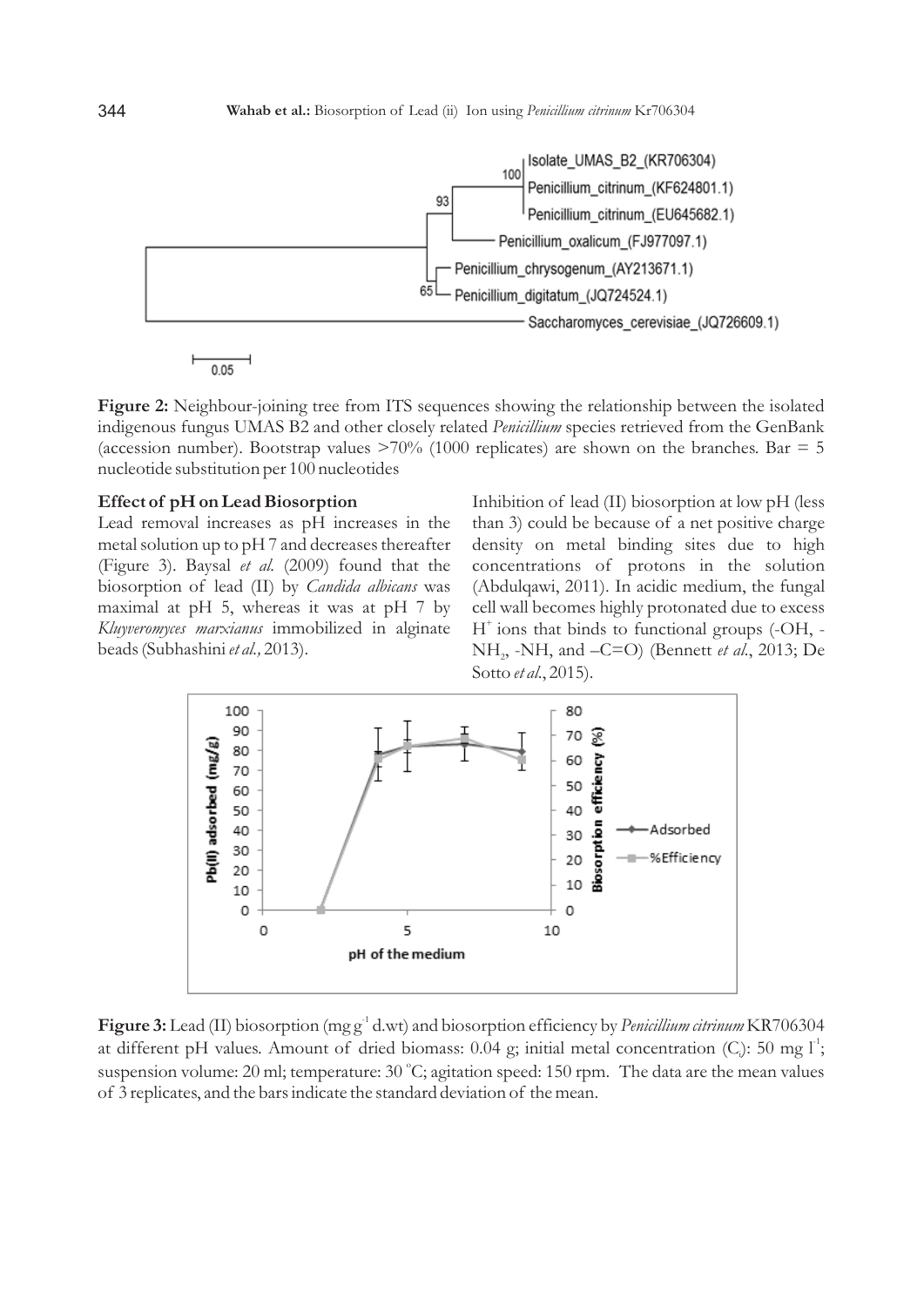#### **Effect of Temperature on Lead Biosorption**

The removal of lead by the isolated *Penicillium citrinum* KR706304 appears to be energy dependent biosorption, because it is affected by temperature. Although, the effects was not statistically significant ( $p > 0.05$ ). Maximum lead removal was observed at 30 °C (Figure 4). This might be due to the physical damage towards the biosorbent expected at higher temperatures. The temperature of the biosorption medium could be important for energy dependent mechanisms in metal biosorption by microbial cells. Most of the

time, biosorption is an exothermic process (Martins *et al.,* 2006), but also, there are some examples of endothermic biosorption that have been reported (Davis *et al*., 2003; Ramasamy *et al*., 2011). During the endothermic biosorption processes, as in the case of this study, the extent of biosorption processes increases with increasing temperature up to the optimal level. This effect may be due to either higher affinity of binding sites for metal or more binding sites on relevant cell mass (Guo *et al*., 2006).



Figure 4: Lead (II) biosorption (mg g<sup>-1</sup> d.wt) and biosorption efficiency by *Penicillium citrinum* KR706304 at different temperature. Initial metal concentration  $(C)$ : 50 mg  $I^1$ ; suspension volume: 20 ml; pH: 7; Amount of dried biomass: 0.04 g; agitation speed: 150 rpm. The data are the mean values of 3 replicates, and the bars indicate the standard deviation of the mean.

# **Effect of Initial Metal Concentration on Lead Biosorption**

The initial metal concentration is an important parameter in biosorption technology, which influences the adsorption of metal to the biomass surface. The results in this study indicated that lead(II) biosorption was increased with increasing lead(II) concentration of up to 400 mg  $l^{\text{-}}$  by the isolated fungal strain (Figure 5). At lower initial concentrations, the ratio of initial number of metal ions to the available biosorption sites was low and higher biosorption efficiencies were obtained. In the case of higher initial

concentrations, the available sites for biosorption became fewer and the saturation of the adsorption sites was observed. As a result the biosorption efficiencies decreased. This was obtained since initial metal concentration provides a driving force to overcome mass transfer resistances between the biosorbent and the biosorption medium (Dursun, 2006; Wahab *et al*., 2015). Similar results were reported for lead(II) biosorption by *Pycnoporus sanguineus* (Azila *et al*., 2008), and for lead(II) and Cu(II) by *Aspergillus niger*(Dursun, 2006).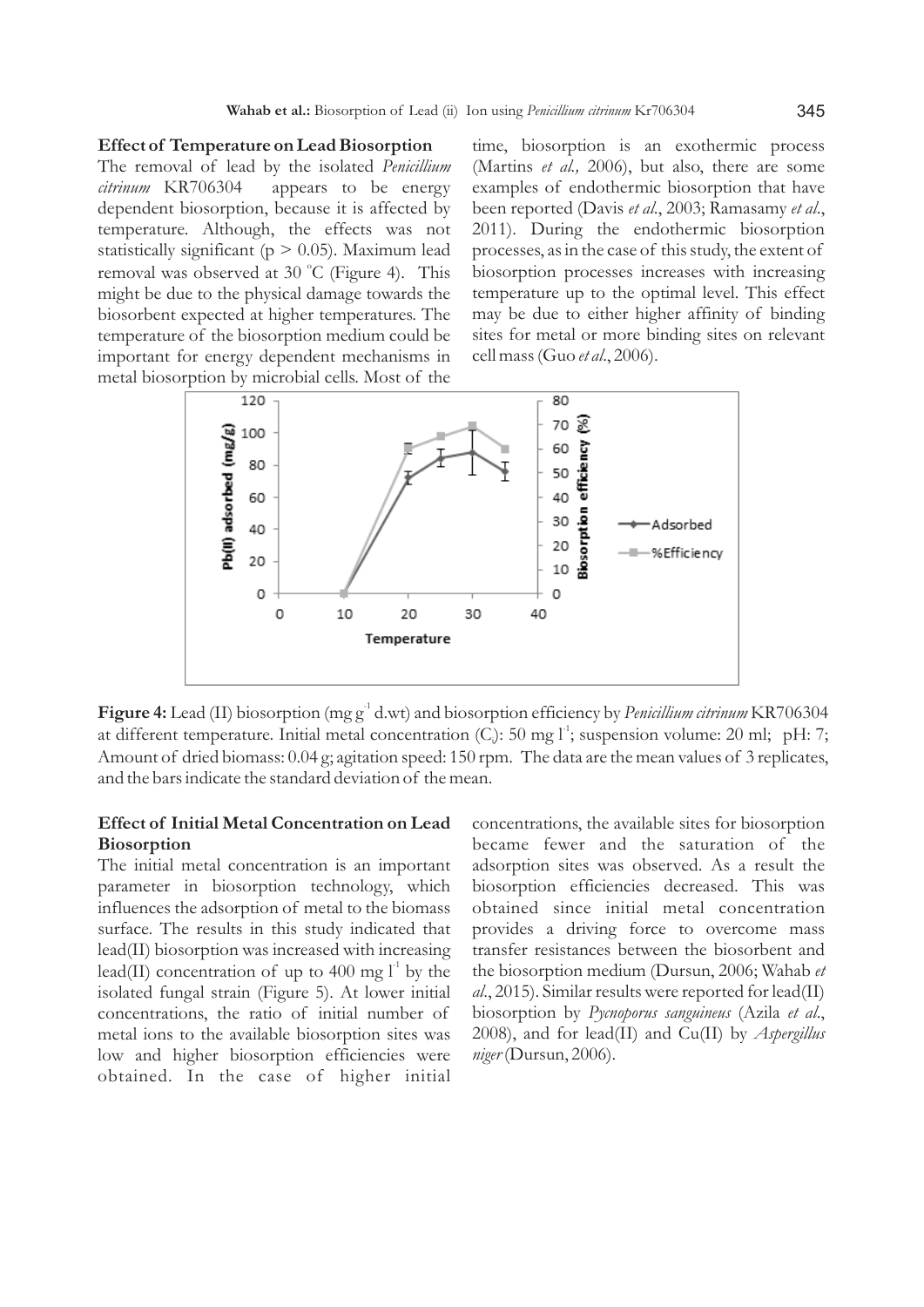

Figure 5: Lead (II) biosorption (mg g<sup>-1</sup> d.wt) and biosorption efficiency by *Penicillium citrinum* KR706304 at different initial concentration.Suspension volume: 20 ml; temperature: 30 °C; pH: 7; agitation speed: 150 rpm. The data are the mean values of 3 replicates, and the bars indicate the standard deviation of the mean.

### **Effect of Biomass Dose on Lead Biosorption**

The size of biosorbent used in biosorption studies is an important parameter which determined the capability of potential biosorbent to remove heavy metal ions such as lead(II) at a given initial dose. The results of this study indicated a significant effect of the biomass size on the biosorption process. Generally, the amount of lead(II) bioadsorbed per unit weight decreased with the increased amounts of biomass (Figure 6). Similar observations from previous studies had suggested decreased biosorption capacity at increased biosorbent dose to be influenced by electrostatic interaction and interference between binding sites (Tulani *et al*., 2006), and a partial aggregation of biomass at higher biomass doses, which in turn results in a decrease in effective surface area available for the biosorption (Karthikeyan *et al*., 2007). Romera *et al*. (2007) also, concluded that at higher biomass dose, biosorbent can exert a shell effect, which block the active sites from being occupied by metal.



Fig. 6: Lead (II) biosorption (mg g<sup>-1</sup> d.wt) and biosorption efficiency by *Penicillium citrinum* KR706304 at different biomass dose. Initial metal concentration (C<sub>i</sub>): 50 mg  $1^{\text{-}}$ ; suspension volume: 20 ml; temperature: 30 °C; pH: 7; agitation speed: 150 rpm. The data are the mean values of 3 replicates, and the bars indicate the standard deviation of the mean.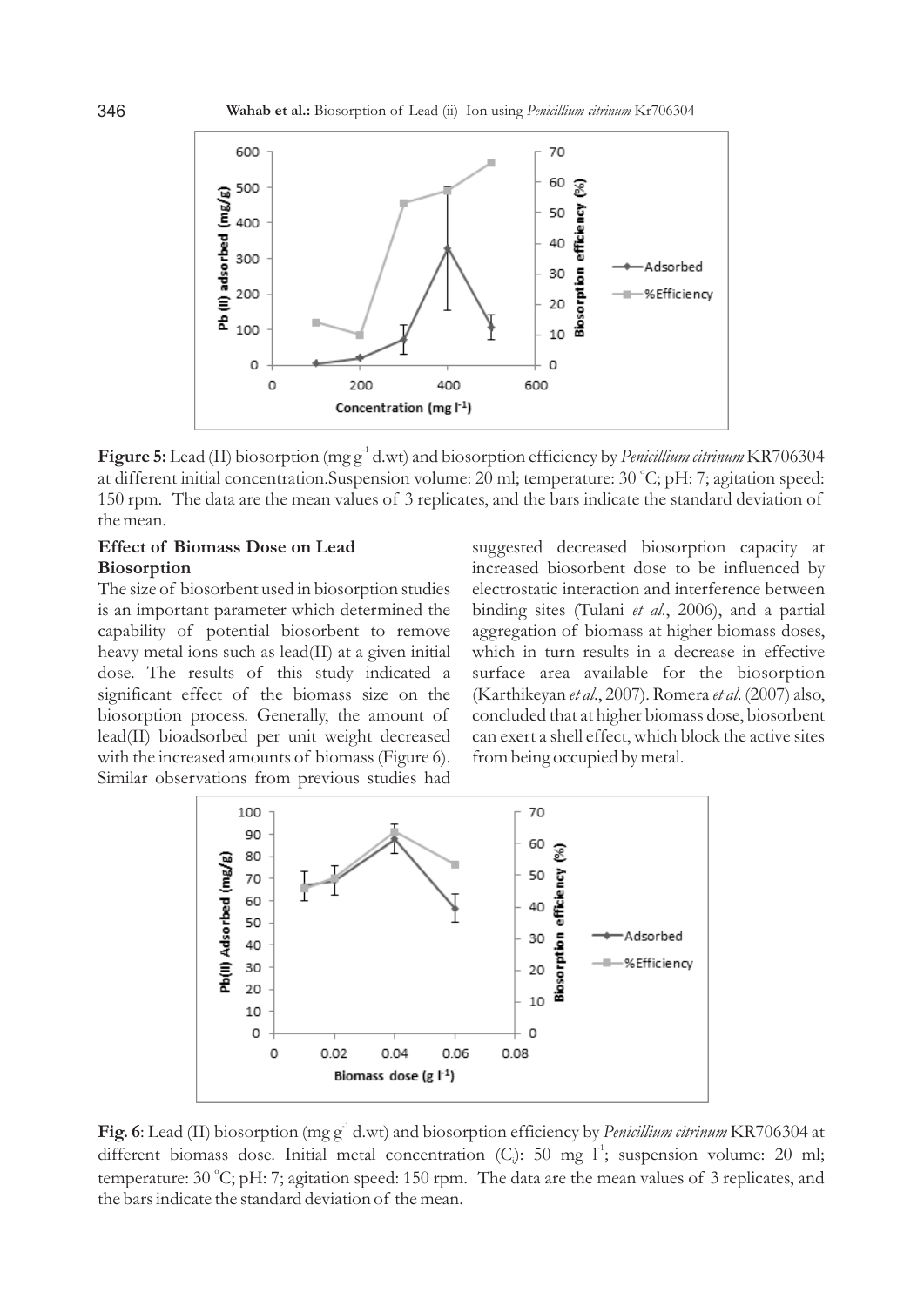# **Effect of Agitation Speed on Lead Biosorption**

The agitation speed was highest at 150 rpm (Figure 7), similar to reports from previous studies, Cruz *et al*. (2004), reported that the biosorption of cadmium by *Sargassum* sp. was significantly affected by agitation speed and the maximum adsorption capacity was greater at 100 rpm. Cadmium(II) adsorption capacity by *Aspergillus niger* and chromium(VI) by *Rhizopus nigricans* (Bai and Abraham, 2001) were obtained at agitation speed of 120 rpm. Agitation provides the necessary contact between the metal ions in solution and the biomass binding sites, which in turn promotes effective transfer of metal ions to the biosorbent sites (Ahalya *et al*., 2005). The results obtained is in agreement with reports of Parvathi and Nagendran, (2007), and Abdulqawi, 2011, that the highest biosorption capacity of lead(II) at an agitation speed of 150 rpm indicates least mass transfer resistance experienced by the system.



Figure 7: Lead(II) biosorption (mg g<sup>-1</sup> d.wt) and biosorption efficiency by *Penicillium citrinum* KR706304 at different agitation speed. Amount of dried biomass:  $0.04$  g; initial metal concentration (C<sub>i</sub>):  $50$  mg  $I^1$ ; suspension volume: 20 ml; temperature: 30 °C; pH: 7. The data are the mean values of 3 replicates, and the bars indicate the standard deviation of the mean.

#### **Effect of Contact Time on Lead Biosorption**

Pb(II) biosorption by the isolated *Penicillium citrinum* KR706304 reached an equilibrium at approximately 60 min (Figure 8). Biosorption was rapid in the first 30 min of contact time, which suggests the active interaction of metals with functional groups on the surface of the biomass. The observed biosorption kinetics has significant practical importance in biosorption of heavy metals on a large scale, as it will facilitate smaller reactor volumes that ensures efficiency and cost effectiveness (Herrero *et al*., 2005; Abdulqawi, 2011).

In addition, Li *et al.* (2008), reported a similar study on biosorption equilibrium of lead and copper ions by biomass of *Penicillium simplicissimum*, which reached equilibrium at 60 min of contact time. Biosorption processes depends on the functional groups on the cell surface and the nature of the metal ions (Engle and Kunz, 1995; Abdulqawi, 2011). It takes place in two stages; passive uptake which takes place immediately, and active uptake which takes place slowly (Goyal *et al*., 2003). The physical sorption is relatively a fast adsorption step. The rapid increase in the biosorption capacity during the initial stages of lead(II) biosorption observed in this study may be a physical adsorption, which can be categorized as extracellular sorption or surface binding. The chemical sorption or intracellular sorption is more of a metabolic process than the physical sorption (Lopez *et al*., 1995; Wahab *et al*., 2015).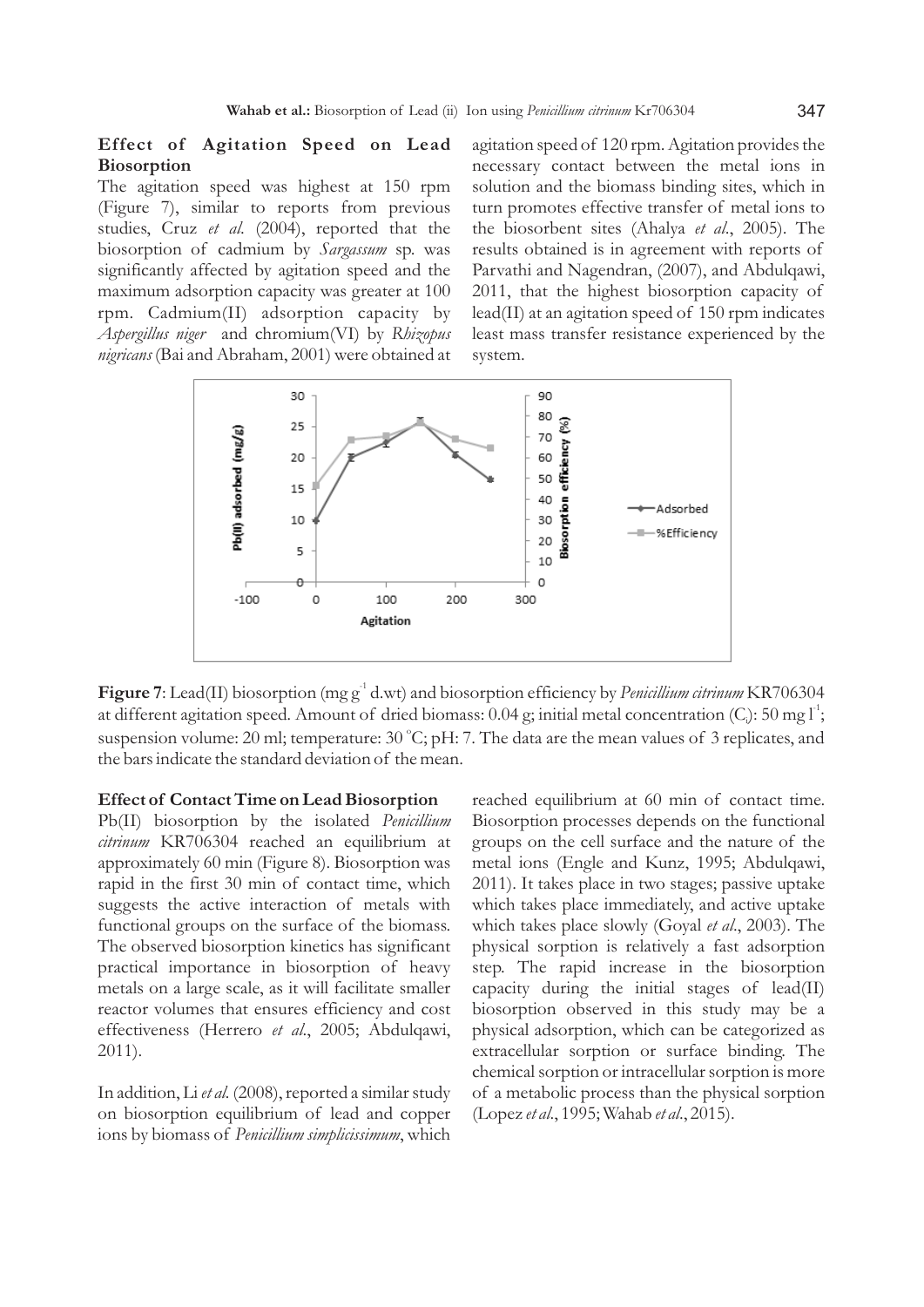

Figure 8: Lead(II) biosorption (mg g<sup>-1</sup> d.wt) and biosorption efficiency by *Penicillium citrinum* KR706304 at different time intervals. Amount of dried biomass: 0.04 g; initial metal concentration (C): 50 mg  $I^1$ ; suspension volume: 20 ml; temperature: 30 °C; pH: 7; agitation speed: 150 rpm. The data are the mean values of 3 replicates, and the bars indicate the standard deviation of the mean.

#### **Effect of Biomass Age on Lead Biosorption**

The effect of biomass ages (ranging from 3-7 days) on the biosorption of lead(II) ions by the isolated fungal strains showed that younger cells had higher biosorption capacity than the older cells (Figure 9). It has been reported by Delgado *et al*. (1998), that in the biosorption of copper, cadmium and nickel by biomass of *Fusarium flocciferum*, older cultures showed a decrease in metal biosorption capacity. The observation in this study is also in agreement with the report of

Abdulqawi (2011), on biosorption of lead(II) and cobalt(II) ions by biomass of *Rhizopus oryzae* and *Saccharomyces cerevisiae*. During microbial growth, the cells at lag phase or early stage of growth were more active and possesses higher biosorption capacity for metal ions than that of stationary phase (Kapoor and Viraraghavan, 1997). Also, the percentage of chitin and chitosan in the fungal cell wall varies with the culture age and growth conditions (Zhou and Banks, 1993; Gharieb, 2002; Abdulqawi, 2011).



Figure 9: Lead(II) biosorption (mg g<sup>-1</sup> d.wt) and biosorption efficiency by *Penicillium citrinum* KR706304 biomass cultivated at different growth periods*.* Amount of dried biomass: 0.04 g; initial metal concentration (C<sub>i</sub>): 50 mg l<sup>-1</sup>; suspension volume: 20 ml; temperature: 30 °C; pH: 7; agitation speed: 150 rpm. The data are the mean values of 3 replicates, and the bars indicate the standard deviation of the mean.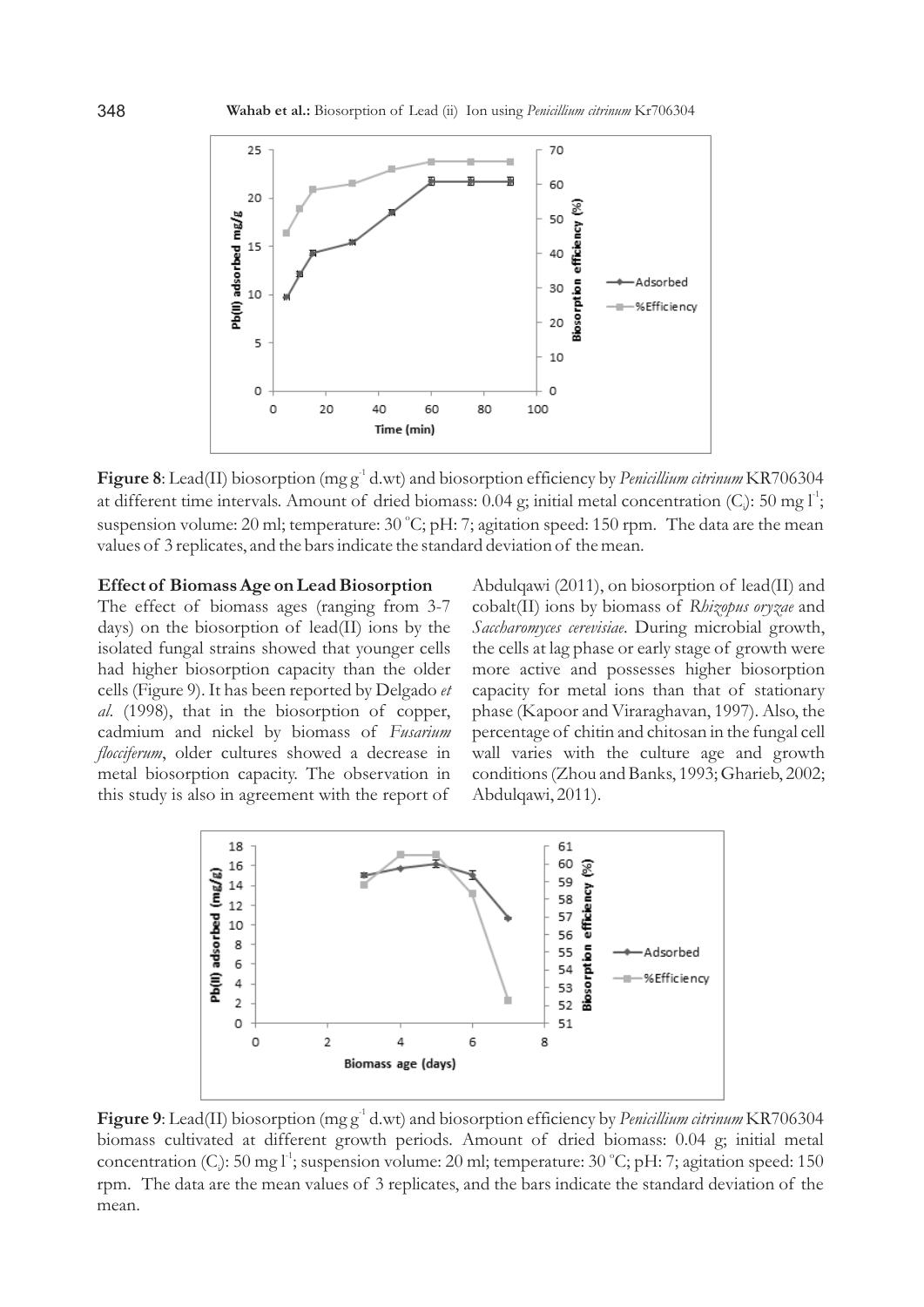### **Scanning Electron Microscopy (SEM)**

The SEM micrographs observed for *Penicillium citrinum* KR706304 loaded with lead ions showed that the fungus could absorb lead from aqueous solutions to form insoluble lead precipitates within the matrix of fungal mycelia (Figure 10). The fungal mycelial morphologies of the outer surfaces were closely merged together in samples unloaded with heavy metals, while the outer surface network of the treated fungal mycelium

became more porous and flexible, than in control. Natarajan *et al*. (2010), reported similar observations, and concluded that the physical strength of the treated mycelium was weaker under metal stress. The highly porous surface observed in the treated fungal mycelium favours the diffusion of metal ions into the cell, thereby leading to higher adsorption capacity (Zulkarnain *et al*., 2015).



**Figure 10:** SEM micrographs of *Penicillium citrinum* KR706304 loaded with lead (A), and unloaded with metal (B).

# **CONCLUSION**

The study demonstrated that the newly isolated metal resistant *Penicillium citrinum* KR706304 from mangrove soil environments has the potential application for the lead removal from aqueous solution.

### **Conflict of interest**

There is no conflict of interest in this research work.

### **ACKNOWLEDGEMENT**

This research was supported by Universiti Malaysia Sarawak and funded by Ministry of Education (MoE) under the Fundamental R e s e a r c h G r a n t S c h e m e FRGS/2/10/SG/UNIMAS/02/03

#### **REFERENCES**

Abdulqawi, A (2011). Bioremediation of heavy metals from aqueous solutions by some fungi. In: Biosorption of lead and cobalt ions (Abdulqawi Al-Fakih, ed), pp 198- 201. LAP (Lambert Academic

Publishing), Germany.

- Ahalya N, Kanamadi R.D, Ramachandra, T.V (2005). Biosorption of chromium (VI) from aqueous solutions by the husk of Bengal gram (*Cicer arientinum*). *Electro. J. Biotechno*. 8: 258-264.
- Akar S., Akar T, Kaynak Z, Anilan B, Cabuk A, Tabak O, Demir, T.,A, Gedikbey T(2009). Removal of copper (II) ions from synthetic solution and real wastewater by the combined action of dried *Trametes versicolor* cells and montmorillonite. *Hydrometallurgy*. 97: 98-104.
- Azila, Y.Y., Mashitah, M.D., Bhatia, S (2008). Process optimization studies of lead biosorption onto immobilized cells of *Pycnoporus sanguineus* using response methodology. *Bioresour. Technol*. 99: 8549- 8552.
- Bai, R.S, and Abraham, T.E (2001). Biosorption of Cr(VI) from aqueous solution by *Rhizopus nigricans*. *Biores. Technol*. 79: 73-81.
- Baysal, Z., Cinar, E., Bulut, Y, Alkan, H., Dogru, M (2009). Equilibrium and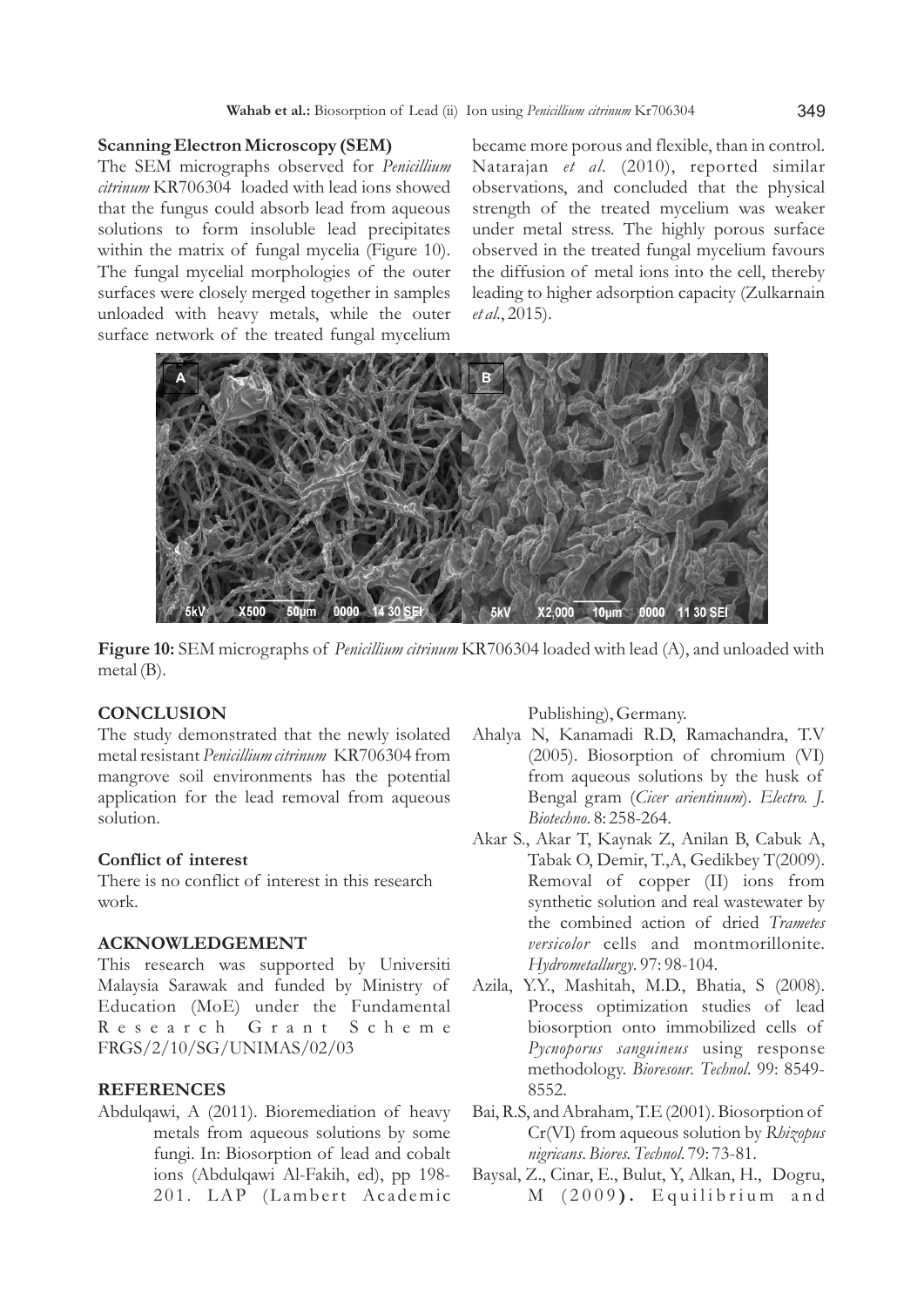thermodynamic studies on biosorption of Pb(II) onto *Candida albicans* biomass. *J. Hazardous. Material.* 161, 62-67.

- Bennett, R.M., Cordero, P.R.F., Bautista, G.S and Dedeles, G.R (2013). Reduction of hexavalent chromium using bacteria and fungi isolated from contaminated soil and water samples. *Chemistry and Ecology*, 29(4), 320–328.
- Chen, X.C., Shi, J., Chen, Y,, Xu, X., Chen, L., Wang, H and Hu, T (2007). Determination of copper binding in *Pseudomonas putida* CZ1 by Chemical Modifications and X-Ray Absorption Spectroscopy. *Applied Microbiology and Biotechnology*. 74: 881-889.
- Cruz, C.C.V., da Costa, A.C.A., Henriques, C.A., Luna, A.S (2004). Kinetic modeling and equilibrium studies during cadmium biosorption by dead *Sargassum* sp. biomass. *Bioresour. Technol*. 91: 249-257.
- Davis, T.A., Volesky, B., Mucci, A (2003). A review of the biochemistry of heavy metal biosorption by brown algae.*Water Resour*. 37: 4311-4330
- Delgado, A., Anselmo, A.M., Novais, J.M (1998). Heavy metal biosorption by dead powdered mycelium of *Fusarium flocciferum*. *Water Environ Research*. 70: 370- 375.
- De Sotto, R., Monsanto, R. Z., Edora, J.L., Bautista, R.H., Bennett, R.M, and Dedeles, G.R (2015). Reduction of Cr (VI) using indigenous *Aspergillus* spp. isolated from heavy metal contaminated sites.
- Dursun, A.Y (2006). A comparative study on determination of the equilibrium, kinetic and thermodynamic parameters of biosorption of copper(II) and lead(II) ions onto pretreated *Aspergillus niger*. *Biochem. Eng. J.* 28: 187-195.
- Engle, A., Kunz, B (1995). Biosorptionof heavy metals by *Saccharomyces cerevisiae*-effect of nutrients conditions. *J. Chem. Technol. & Biotechnol*. 63: 257-261.
- Gharieb, M.M (2002). Biosorption and solubilization of copper oxychloride fungicide by *Aspergillusniger* and the influence of calcium*. Biodegradation*. 13: 191-199.
- Goyal, N., Jain, S.C., Banerjee, U.C. (2003).Comparative studies on the microbial adsorption of heavy metals*. Advances in Environ. Research*. 7: 311-319.
- Guo, L.Y., Ting, F., Ming, Z.G., Xin, L., Qing, T., Fei, Y., Ming, Z., Hua, X.W., Yue, H (2006). Removal of cadmium and zinc ions from aqueous solution by living *Aspergillus niger. Transactions of Non-ferrous Metals Society of China*. 16: 681-686.
- Gupta, R., Saxena, R.K., Mohapatra, H., Ahuja, P  $(2002)$ . Microbial variables for bioremediation of heavy metals from industrial effluents. In: *Biotransformations: Bioremediation Technology for Health and Environmental Protection.*Vol. 36 (Singh, V.P. & Stapleton, R.D. Jr. Eds). Pp. 189-229. Amsterdam, Netherlands. Elsevier.
- Herrero, R., Lodeiro, P., Castro, C.R., Vilarino, T., Sastre de Vicente, M.E (2005). Removal of inorganic mercury from aqueous solutions by biomass of the marine macroalga *Cystoseira baccata*. *Water Research*. 39: 3199-3210.
- Iskandar, N.L., Zainudin, N.A., Tan, S.G (2011). Tolerance and biosorption of copper (Cu) and lead (Pb) by filamentous fungi isolated from a freshwater ecosystem. *J. Environ. Sci.* 23(5): 824–830.
- Kapoor, A., and Viraraghavan, T (1997). Fungi as biosorbents. In: *Biosorbents for Metal Ions* (Wase, J. & Forster, C., Eds.). pp.67-85. London, UK: Taylor & Francis.
- Karthikeyan, S., Balasubramanian, R., Iyer, C.S.P (2007). Evaluation of the marine algae *Ulva fasciata* and *Sargassum* sp. for the biosorption of Cu(II) from aqueous solution. *Bioresour. Technol*. 98: 452-455.
- Kumar, M.A., Vijayalakshmi, A., Lincy, E.A.R (2014). Biotransformation of reactive black HEBL into 3 nitroso-3-azabicyclo (3,2,2) nonane by an acclimated mixed culture. *International journal of ChemTech Research*. 6(9): 4172-4179.
- Lopez, F.A., Perez, C., Sainz, E., Alonso, M (1995). Adsorption of  $Pb^{2+}$  on blast furnace sludge. *J. Chem. Technol. Biotechnol*. 62: 200-206.
- Li, X.M., Liao, D.X., Xu, X.Q., Yang, Q, (2008). Kinetic studies for the biosorption of lead and copper ions by *Penicillium*

350